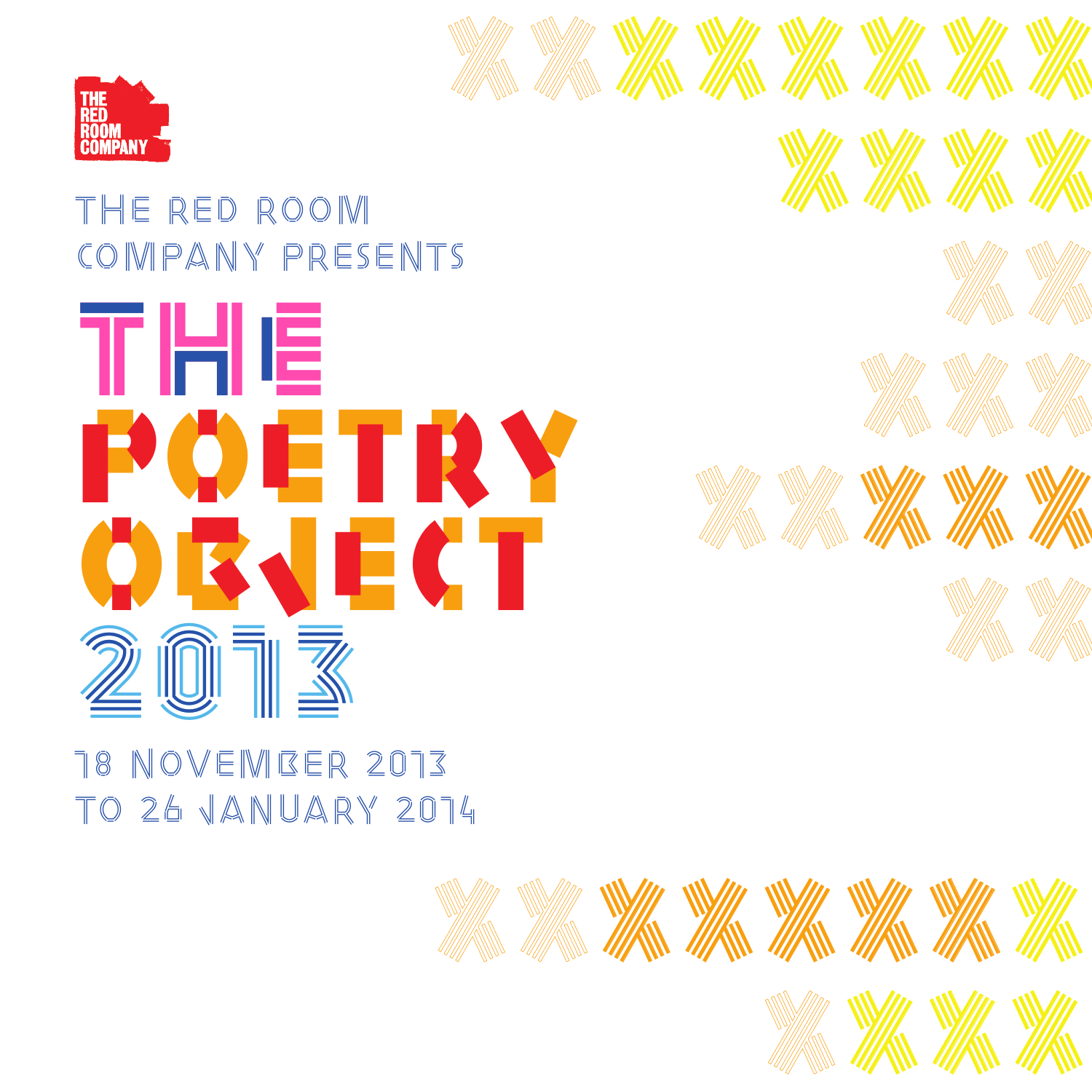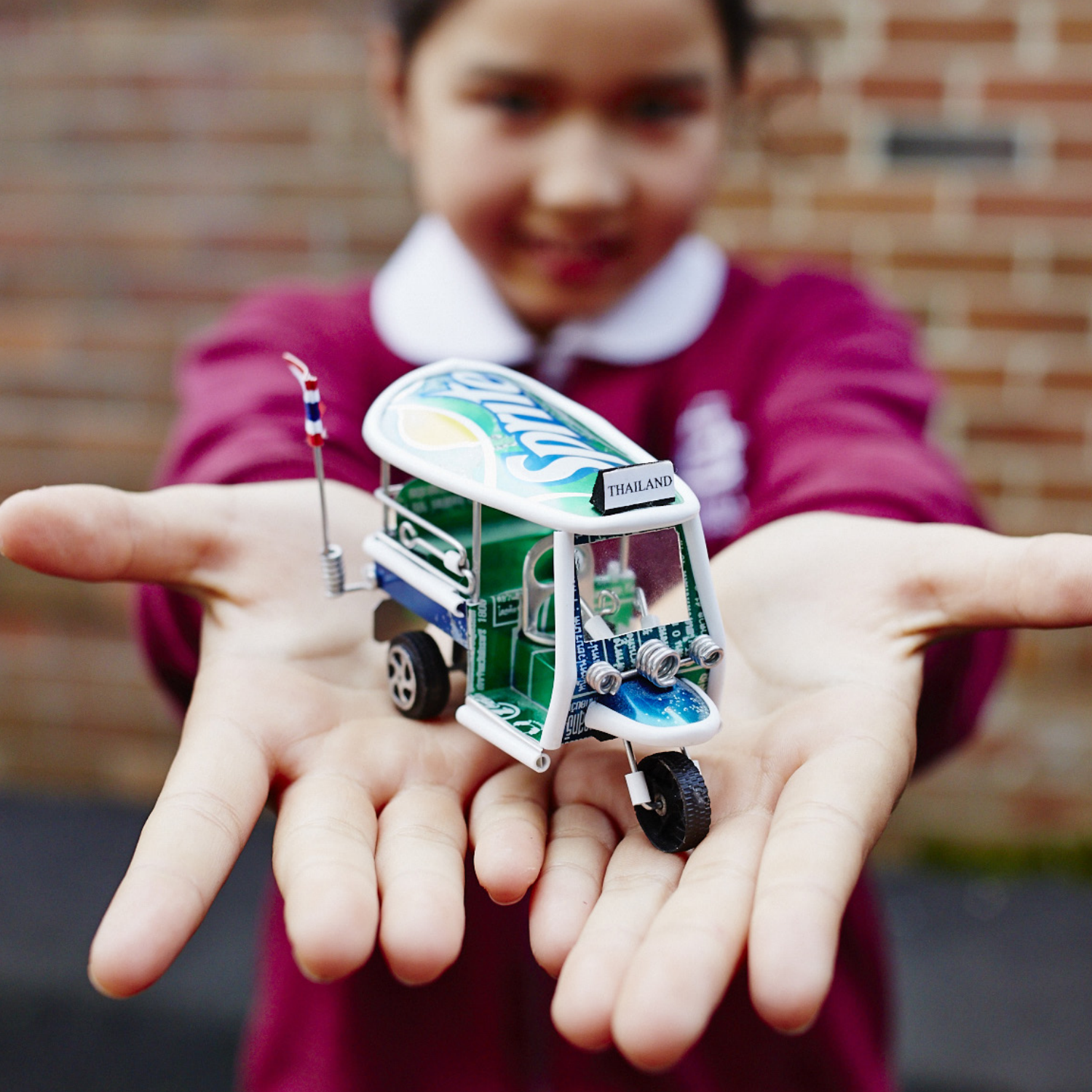# THE POETRY OBJECT

### "Objects have inner lives"

RACHAEL BRIGGS. judge of The Poetry Object

From stones to tarnished coins and roller-skates, talismanic objects empower us and bring back memories of special times. *The Poetry Object* celebrates these curious and magical connections, collecting poems that tell stories about how we find, lose, and treasure our objects.

Created by The Red Room Company, *The Poetry Object* is a free writing competition that invites young writers and their teachers to submit poems and photographs about objects that are special to them. First commissioned by NSW Public Schools (Sydney Region) in 2011, *The Poetry Object* was opened to all Australian and New Zealand schools in 2013.

As I looked into the fires from where it came and realised the journey it made just for me so much detail put into the flowers and so many flowers put into the sea, each little flower has its own story, so many stories put into one object.

(excerpt) Oli, Year 6, Heathcote Public School, NSW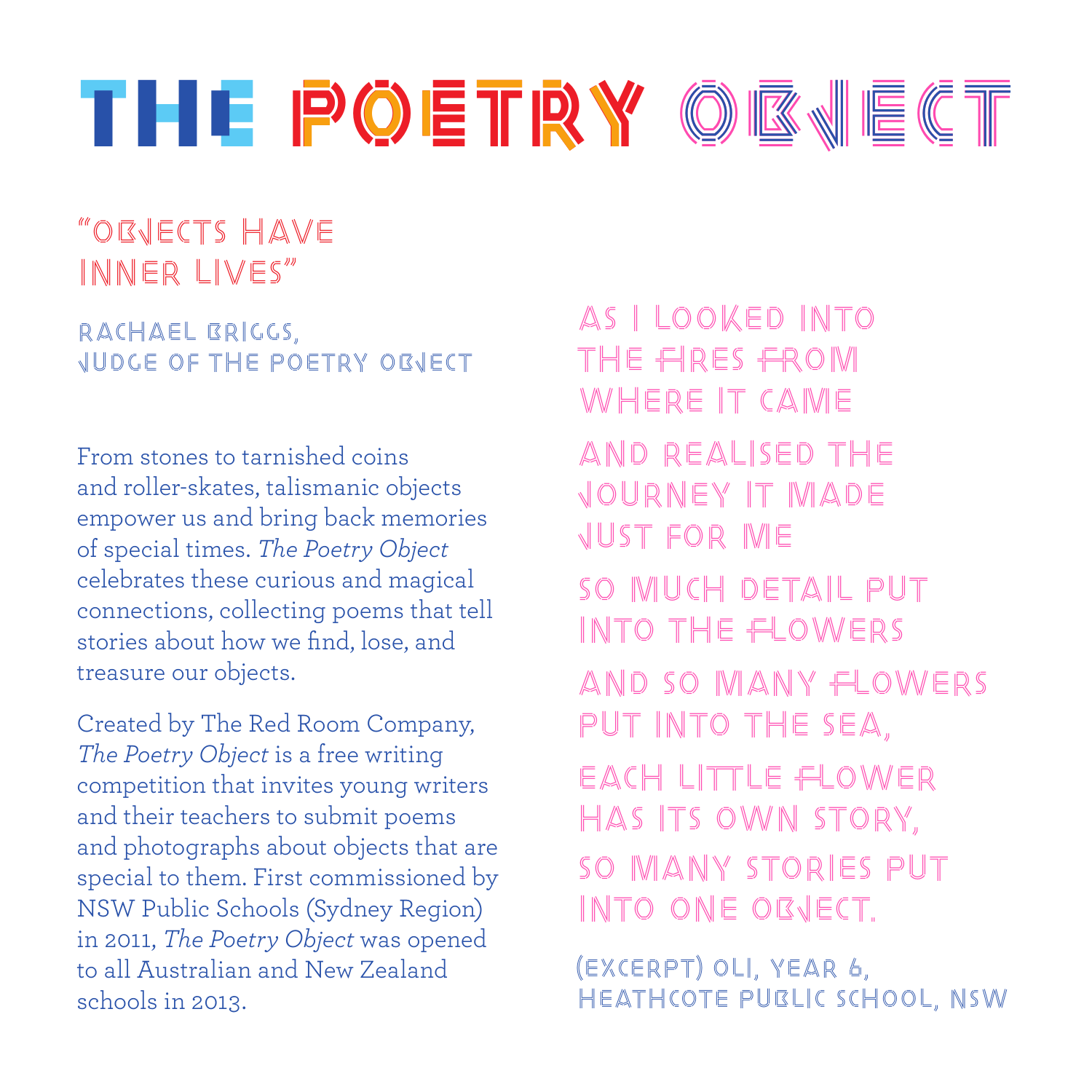#### THE 2013 PROJECT

This year more than 70 primary and secondary schools participated, resulting in the publication of a record 1150 poems.

Special objects that inspired poems included an arm cast, flamenco shoes, musical instruments, jewellery, beloved pets, books, a turban and even one student's shadow!

Celebrated Australian poets, Eileen Chong, Zenobia Frost, Royce Kurmelovs, L-FRESH The LION, Kate Middleton and Corey Wakeling were also commissioned to write poems about their own talismanic objects.

Explore *The Poetry Object*  gallery online www.redroomcompany.org/projects/ poetry-object/

### THE EXHIRITION

The exhibition features shortlisted student poems selected by *The Poetry Object* judge, poet Rachael Briggs. Prizes for Winning Student Poem (Primary and Secondary), Winning Teacher Poem and Best School Installation were awarded respectively to

James Pateman, Year 6, Holy Saviour School, NSW Isabella Smith, Year 8, IONA COLLEGE, HAWKE'S BAY, NZ Ms Alison Johnson, WATERFORD STATE PRIMARY SCHOOL, QLD Mid-North Christian College, SA

#### About the Red Room Company

The Red Room Company is a not-forprofit arts organisation that creates, publishes and promotes poetry in unusual ways. Through interactive public projects and poetry education programs in schools and other learning institutions we transform people's perception of poetry. www.redroomcompany.org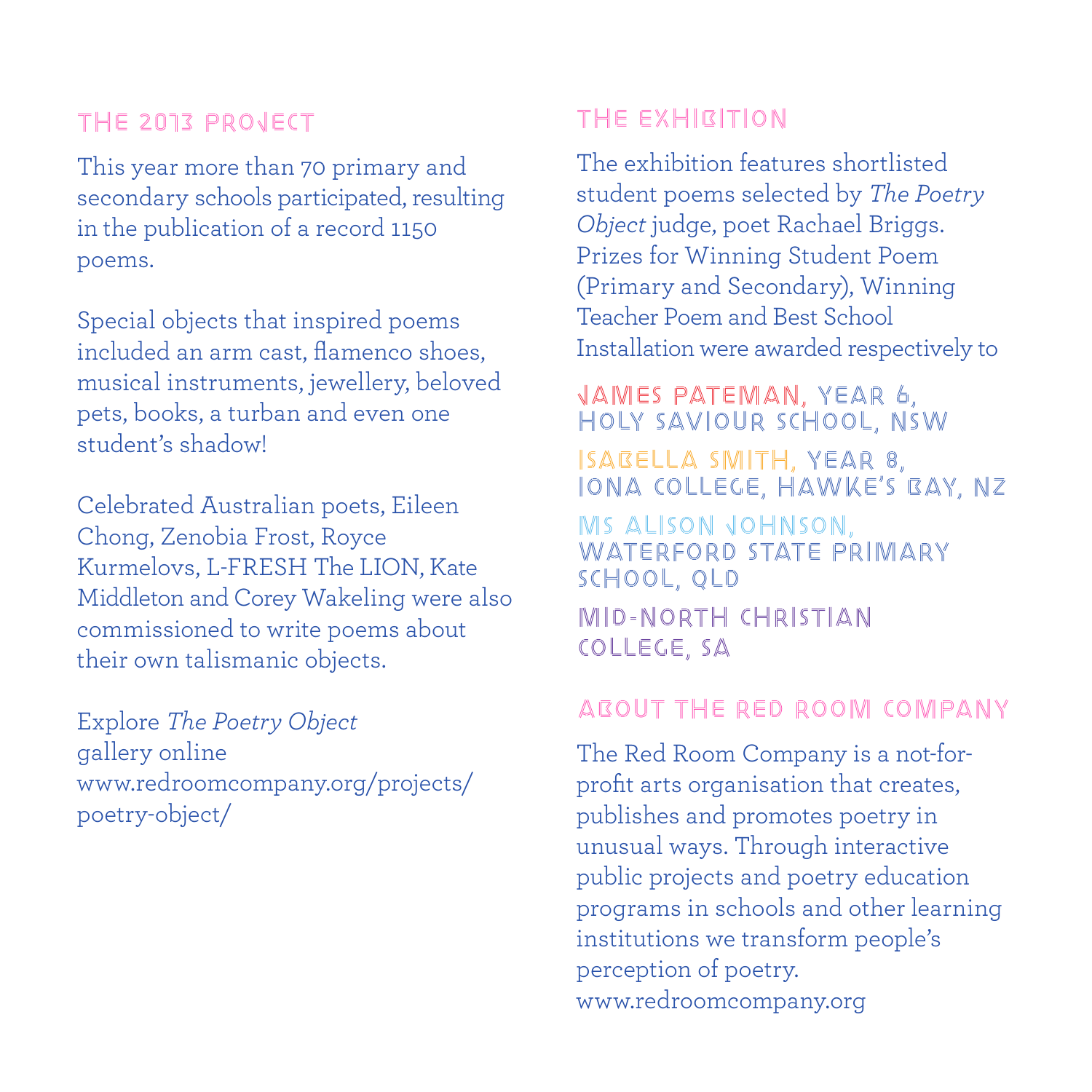### you have an engine in your head, and wheels in your shoes that's why I love you.

*The Nitro Car* (excerpt) James, Year 6, Holy Saviour School, NSW Winning Student Poem (Primary)

### the room behind the book is lit by the other side of the one way mirror white light comes through the cracks

*My Book* (excerpt) Isabella, Year 8, Iona College, NZ Winning Student Poem (Secondary)

### Lemon-fragrant translucent cups point to the sky Beauty that strengthens my heart for living Once dinosaur food

*Magnolia*  Ms Alison Johnson, Waterford State Primary School, QLD Winning Teacher Poem